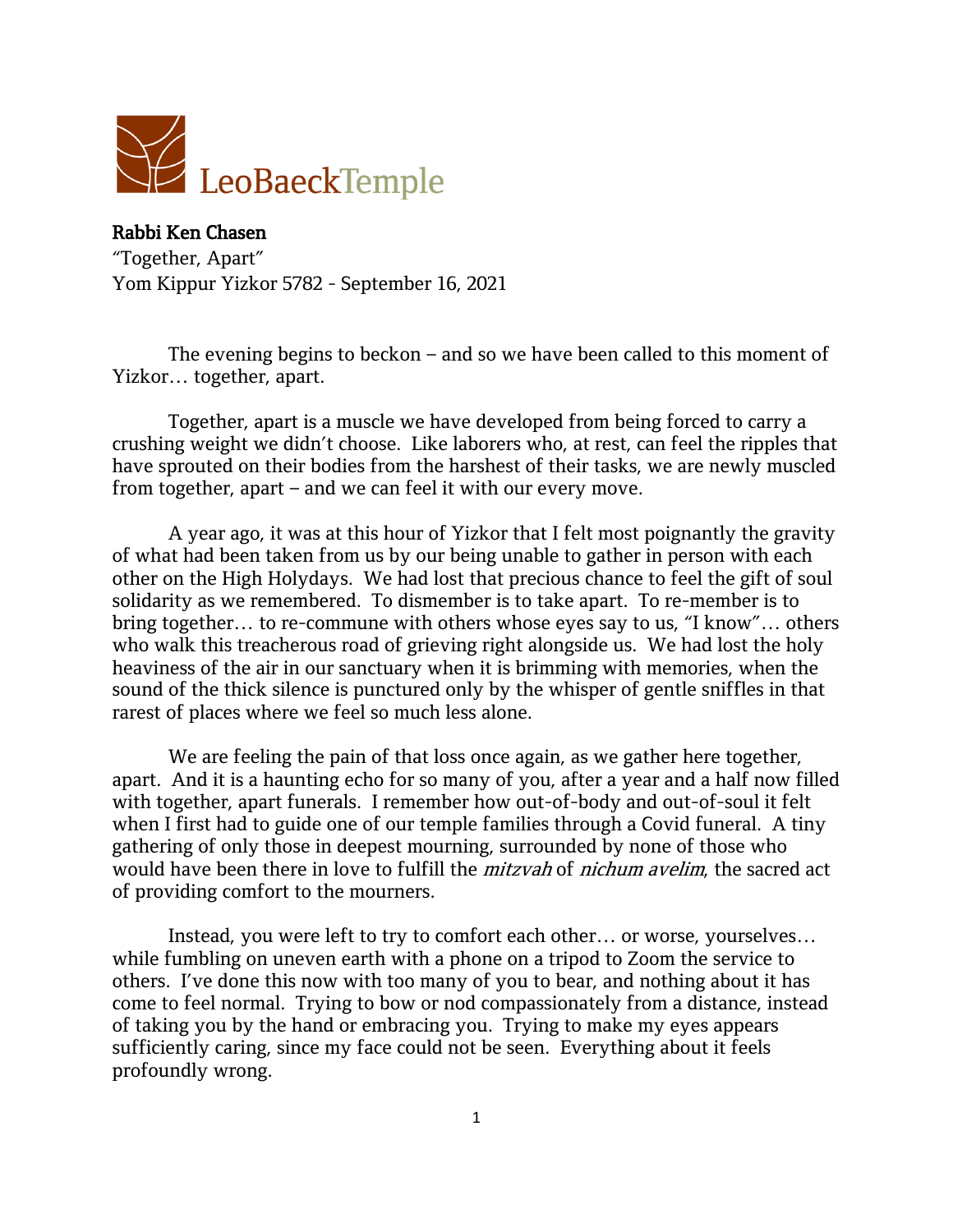You see, grieving under the best of circumstances already foists a devastating loneliness upon us. For that day always comes – after the funeral is over, after the shiva has concluded, after everyone goes back to work or school or flies home – that day when the hugs and handholds and compassionate glances disappear, and a mourner is forced to confront the emptiness all around them and within them in startling solitude. We just don't usually start the process that alone.

There is a reason our tradition's carefully architected steps of slowly walking a mourner back to life took shape as they did, and then stood the test of time. We are not made to weather our losses in quarantine. It's not just that the presence of others brings us care and consolation. The presence of others reminds us that there is a sacred blurriness between souls that choose to append – a way in which we are more than just with each other, we work our way *into* each other. And feeling that again when we are mired in mourning reawakens us to the ways our departed loved ones have worked their way into us, too. Precious, holy re-membering.

Journalist and historian Theodore White once pointed out that if you press a block of steel against a block of pure gold, the two metals exchange molecules with each other. They literally work their way into each other, simply by being pressed together. "When people are pressed close," he noted, "they act the same way. Part of you enters them; part of them enters you… Long after you forget the names and faces, the other times and place, they're still a part of you."

How we miss being pressed close with others. We have missed the unplanned moments of re-membering… the stories we might have relived casually and unexpectedly while meeting at our favorite restaurant or waiting for the show to begin. Those moments when cherished friends, looking out for us as we learned to live without, would have helped us, even if just by happenstance for a few moments, to transform the tears into wistful, grateful smiles, perhaps even laughs. When we would have reminisced about that one time when his quirkiest trait created a moment of hilarity we knew we'd always recall and retell; when her soft way of noticing… just seeing what others missed or chose not to attend to… made all the difference in the world right when it counted most; even revisiting that time when they deeply disappointed us, and how we managed still to hold that hurt and find the way forward together.

There has been so much less of that kind of intimate and imminent comfort during this year of too much alone. And almost as soon as we got used to tasting the earliest hints of normal this spring and early summer, we were reminded that together, apart won't be so easily escaped. And yet you are here… we are here – survivors of a pandemic, yes, but survivors of grief combated with one spiritual/emotional hand tied behind our backs. The drive to persevere – to pull our memories near by welcoming loved ones and cherished friends into our hearts and